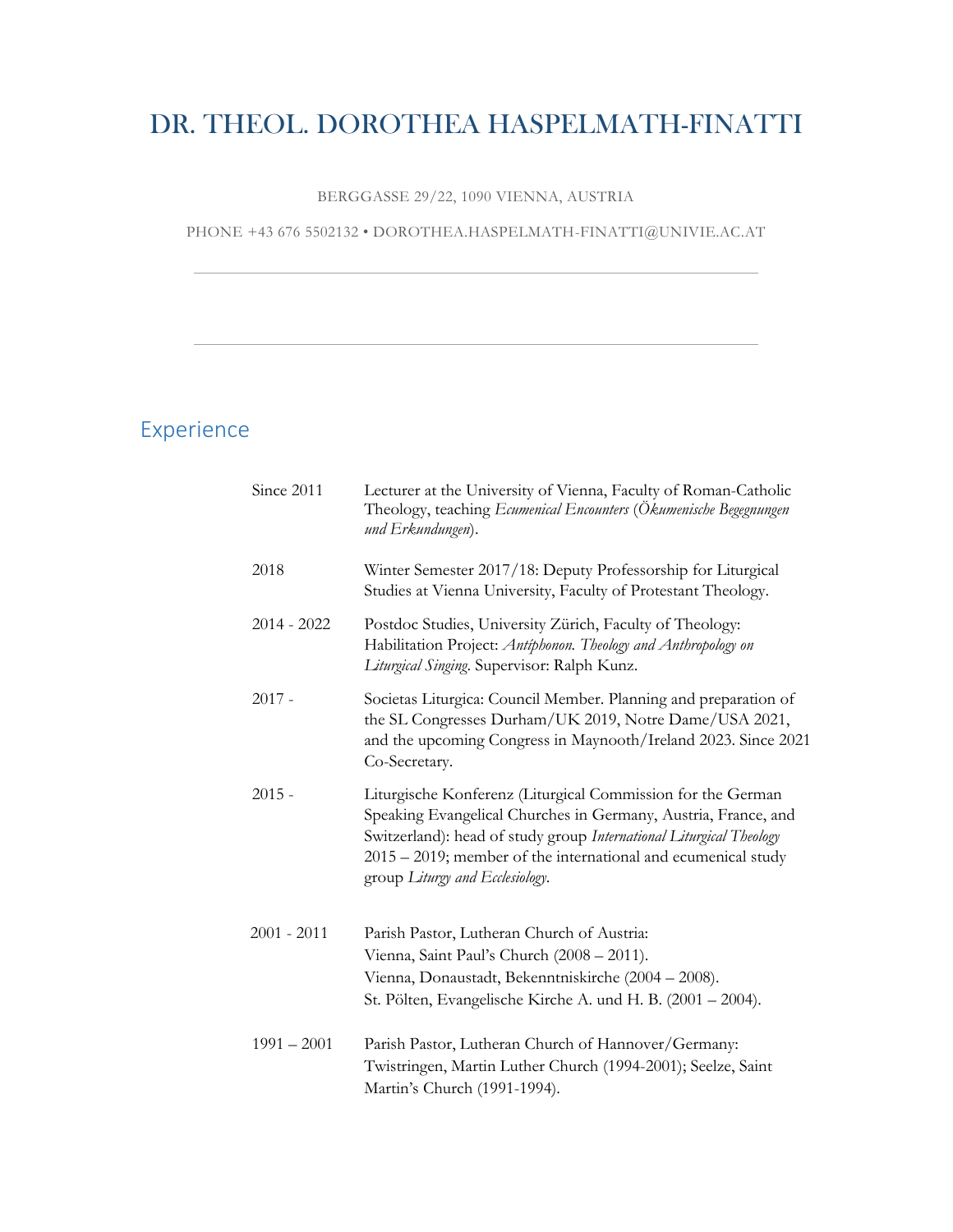| 1991 | 24th of February: Ordination at the Lutheran Saint Martin's |
|------|-------------------------------------------------------------|
|      | Church, Seelze near Hannover.                               |

# Education

| $2008 - 2013$ | Doctoral Studies, University of Bonn, Faculty of Protestant<br>Theology, Doctoral Dissertation: Theologia Prima - liturgische Theologie<br>für den evangelischen Gottesdienst, |
|---------------|--------------------------------------------------------------------------------------------------------------------------------------------------------------------------------|
|               | Degree: Dr. theol., grade: Magna cum laude.                                                                                                                                    |
| 1988 - 1991   | Theological Seminary of the Evangelical-Lutheran Church of<br>Hanover (Celle/Lower Saxony).                                                                                    |
| 1982 - 1986   | University of Vienna, Faculty of Protestant Theology,<br>Degree: Magister theol.                                                                                               |
| 1980 - 1982   | University of Göttingen, Faculty of Protestant Theology.                                                                                                                       |
| 1978 - 1980   | Gymnasium Andreanum, Hildesheim, Private High<br>School of the Evangelical-Lutheran Church of Hanover<br>Degree: Abitur.                                                       |

# Memberships

Societas Liturgica (Council member; Secretary)

Liturgische Konferenz (Liturgical Commission for the German Speaking Evangelical Churches)

Pius-Parsch-Institut - Liturgiewissenschaftliche Gesellschaft Klosterneuburg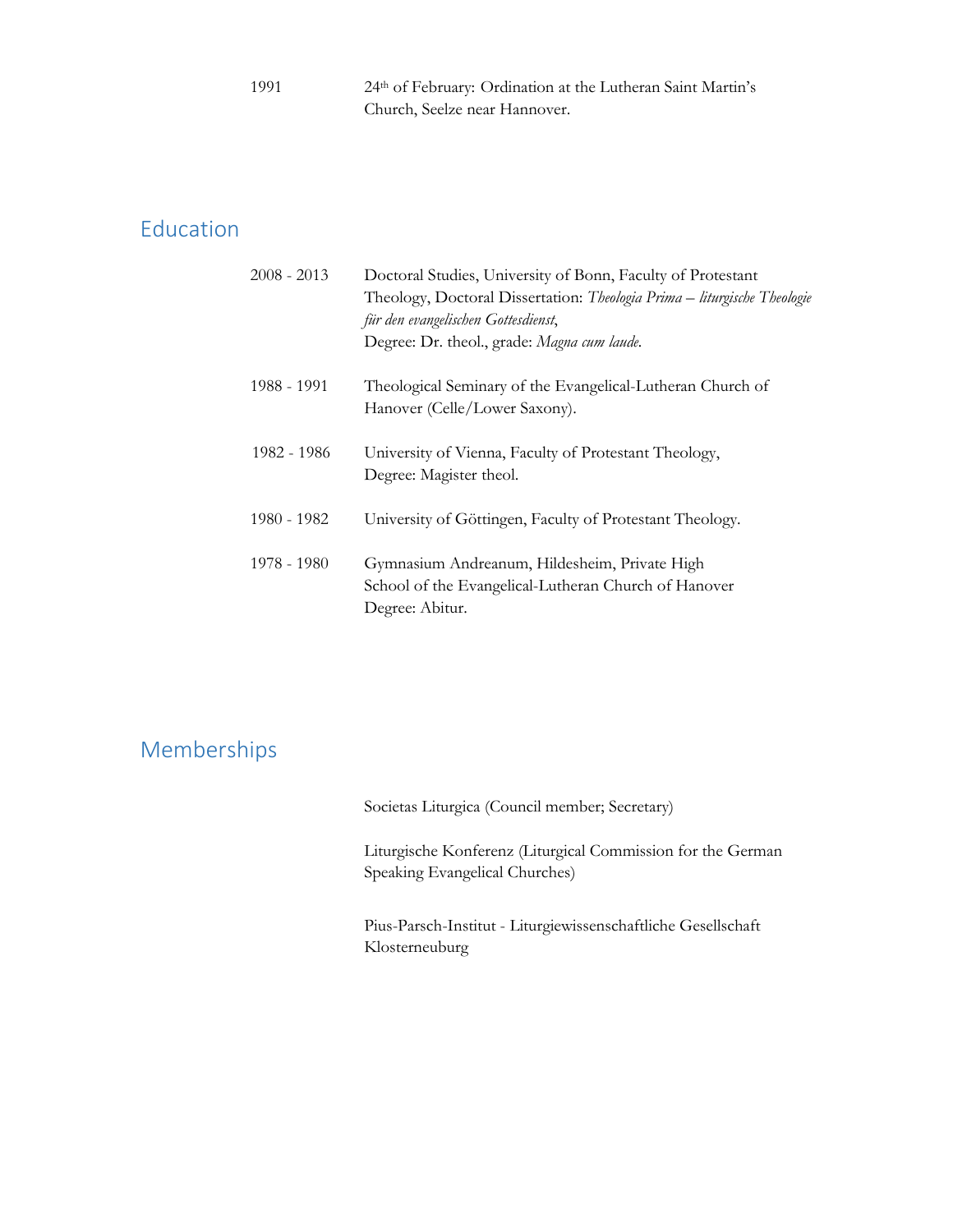# Conferences and Lectures

| 2022 | Conference (online) Associazione Professori di Liturgia: Lettorato e<br>accolitato: pronti a partire?                                                                                                                                                                                                  |
|------|--------------------------------------------------------------------------------------------------------------------------------------------------------------------------------------------------------------------------------------------------------------------------------------------------------|
| 2022 | Conference of the Facultá Teologica del Triveneto, Padua (online):<br>Un tempo che divide, un rito che unisce.                                                                                                                                                                                         |
| 2021 | Fourth Liturgical Symposion: Pius Parsch's Liturgical Theology,<br>Klosterneuburg Monastery near Vienna, invited lecture: Bibel,<br>Liturgie und Gnade: Pius Parsch und die Liturgische Bewegung in den<br>evangelischen Kirchen, in preparation for publication.                                      |
| 2021 | Societas Liturgica, International Congress (online), Notre Dame<br>University/USA: Liturgy and the Arts, Paper presented: The Lord be<br>with you $-$ and also with you'. An Ecumenical View of Ordained and<br>Baptized Ministries through the Lens of Responsorial Singing.                          |
| 2021 | 48th Study Week of the Assoziazione professori di liturgia (APL), Villa<br>Cagnola in Gazzada-Varese with the topic L'assemblea eucaristica.                                                                                                                                                           |
| 2021 | Catholic Academy Munich/Germany, Conference of the society<br>Ökumenisches Stundengebet (Society Ecumenical Liturgy of the Hours),<br>invited Lecture and Panel: Das Eigene und die Gemeinschaft in der<br>gottesdienstlichen Musik.                                                                   |
| 2021 | Conference of the Görres-Society, Campo Santo Teutonico,<br>Vatican City: "Kult des Volkes", invited presentation: Wer ist das<br>Volk der Gnade? - Beiträge aus der internationalen liturgischen Theologie<br>zum Verhältnis von Ortsgemeinde und gottesdienstlicher Versammlung, to be<br>published. |
| 2020 | Conference on Liturgy and Covid-19 (Fachtagung zu Liturgie und<br>Covid-19), Catholic University Linz (KU Linz).                                                                                                                                                                                       |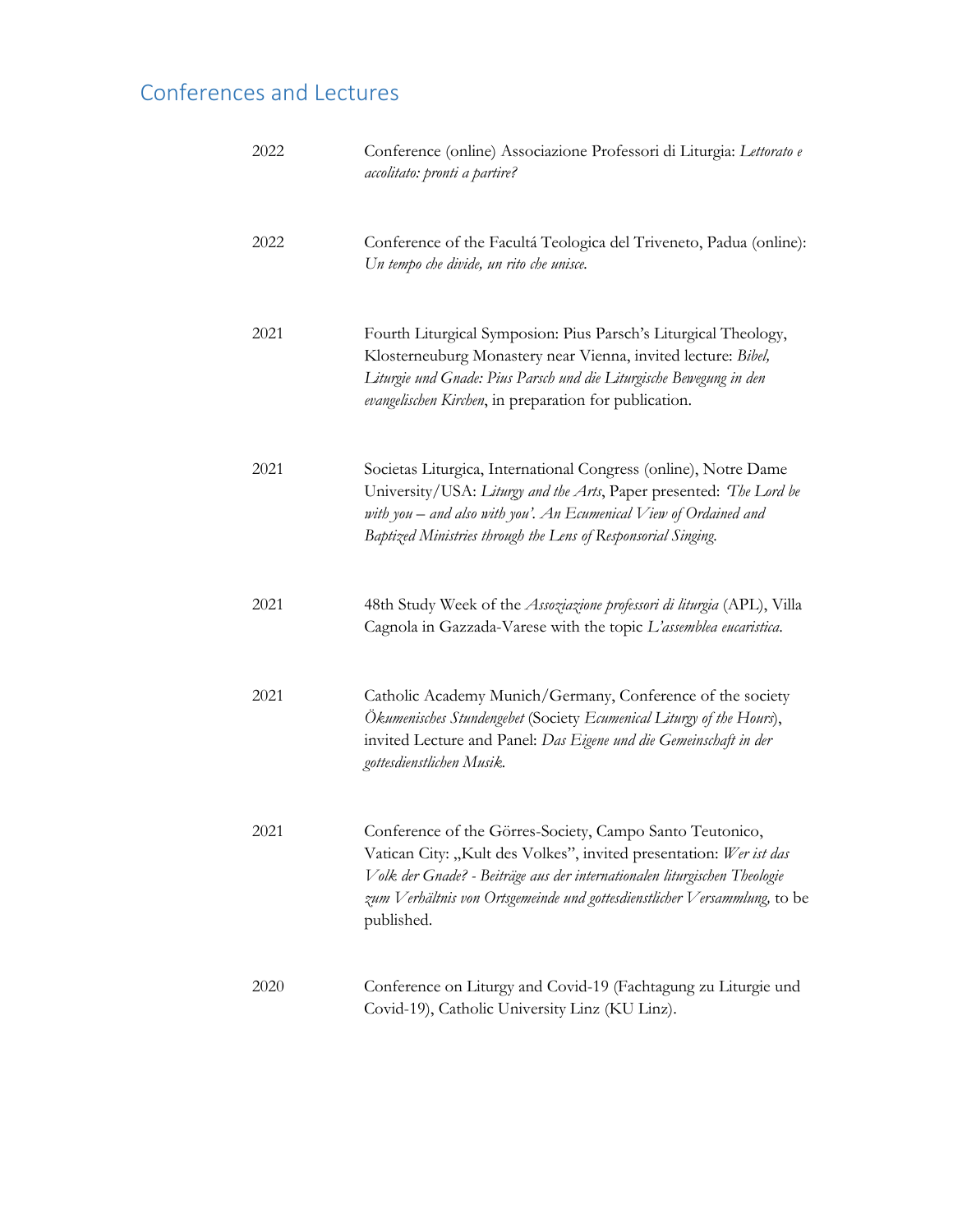| 2019 | Societas Liturgica International Congress Durham/UK: Planning<br>of the Congress, congress statement, and worship. Short Paper<br>Presentation: Singing as Anamnesis.                                                                                                                                                                              |
|------|----------------------------------------------------------------------------------------------------------------------------------------------------------------------------------------------------------------------------------------------------------------------------------------------------------------------------------------------------|
| 2019 | International Symposion: On the Spiritual Power of Music.<br>Luxembourg School of Religion and Society, paper presented after<br>peer review: Singing as Sacrament, to be published.                                                                                                                                                               |
| 2019 | International Symposion Liturgiewissenschaftliches<br>Fachgespräch, Leipzig Institute of Liturgical Studies: Stille.<br>Liturgie als Unterbrechung.                                                                                                                                                                                                |
| 2019 | Council of World Mission Workshop: Re-Imagining Worship as Acts of<br>Defiance, Scicli, Italy: writing liturgical resources while sharing life<br>with migrants and refugees. Liturgy Resource book published 2020.                                                                                                                                |
| 2018 | Liturgische Konferenz, Plenary Conference with ecumenical guests:<br>Called to Worship - Freed to Respond (responsible for thematic<br>planning as leader of the study group International Liturgical<br>Theology. Introductory lecture. Planning of the conference<br>liturgies. Responsible for the publication of the congress<br>proceedings). |
| 2018 | XI. Congresso Internazionale di Liturgia, Pontificio Istituto<br>Liturgico Sant'Anselmo Rome: Liturgia e cultura.                                                                                                                                                                                                                                  |
| 2018 | International Symposion Liturgiewissenschaftliches Fachgespräch, Leipzig<br>Institute of Liturgical Studies: Liturgie - Körper - Medien.<br>Herausforderungen für den Gottesdienst in der digitalen Gesellschaft.                                                                                                                                  |
| 2017 | Societas Liturgica, International Congress Leuven/Belgium,<br>elected council member; paper presentation (peer reviewed<br>paper selection): Singing as Sacrament. An Anthropological<br>Contribution to an Ecumenical Ecclesiology.                                                                                                               |
| 2017 | Symposion 50 Jahre Liturgiewissenschaft und Sakramententheologie an der<br>Universität Wien. Einblicke und Ausblicke, invited presentation:                                                                                                                                                                                                        |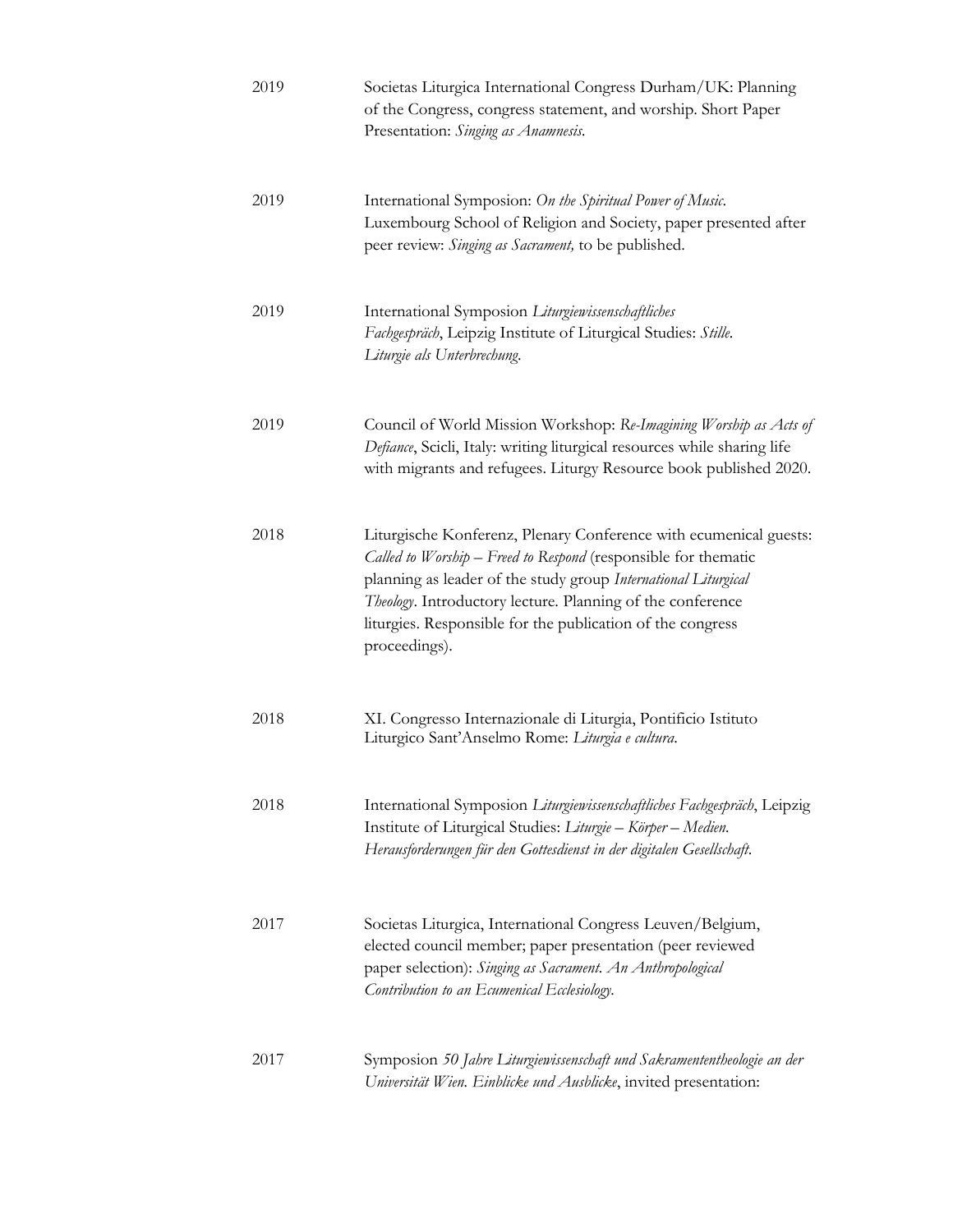*Wegbereiter einer ökumenischen und internationalen Liturgischen Theologie: Hans-Christoph Schmidt-Lauber,* (published).

| 2017 | International Symposion Liturgiewissenschaftliches<br>Fachgespräch, Leipzig Institute of Liturgical Studies:<br>Klangfarben des Gottesdienstes: Liturgical Jazz.                                                                                                                                                                                                                                              |
|------|---------------------------------------------------------------------------------------------------------------------------------------------------------------------------------------------------------------------------------------------------------------------------------------------------------------------------------------------------------------------------------------------------------------|
| 2017 | International Conference Rome, Papal University Gregoriana:<br>"Luther and the Sacraments. A Catholic Re-Reading in an Ecumenical<br>Perspective". Participation as delegate of the Klosterneuburg Pius-<br>Parsch-Institute.                                                                                                                                                                                 |
| 2017 | Pro Oriente - International Ecumenical Conference on Liturgy:<br>Liturgie als Chance und Herausforderung für die Ökumene, Linz, Austria:<br>invited into conference preparation and planning, Major<br>Presentation: Wort und Wandlung: Evangelische Liturgik im ökumenischen<br>Gespräch, Workshop Presentation: With Heart and Hands and Voices.<br>Mind and Body in Protestant Liturgies (both published). |
| 2016 | Symposium: Martin Luther als Praktischer Theologe, Wittenberg,<br>Rechtfertigung. Martin Luther und die internationale Liturgische<br>Theologie, (published).                                                                                                                                                                                                                                                 |
| 2016 | Symposium: Martin Luther im Widerstreit der Konfessionen. Historische<br>und theologische Perspektiven, Vienna - the first joint conference of<br>Vienna University's Catholic and Protestant Faculties of Theology.                                                                                                                                                                                          |
| 2016 | International Conference within the Graduate Program<br>Deutungsmacht. Religion und Belief Systems in Deutungsmachtkonflikten,<br>Monte Verità, Locarno, Switzerland: Presentation of my<br>Habilitation Project.                                                                                                                                                                                             |
| 2016 | International Conference Signs of Forgiveness - Paths of Conversion -<br>Practices of Penance: A Reform that Challenges All, a conference in<br>preparation of the joint Reformation Commemorations, organized<br>by the University Pontifical Athenaeum of St. Anselm, Rome,<br>together with the Evangelical Church in Germany, Rome, Italy:<br>invited participation.                                      |
| 2015 | Symposion of the Liturgical Commission for Austria, Salzburg:<br>Leben und Feiern in Vielfalt. Auf der Suche nach christlich und muslimisch                                                                                                                                                                                                                                                                   |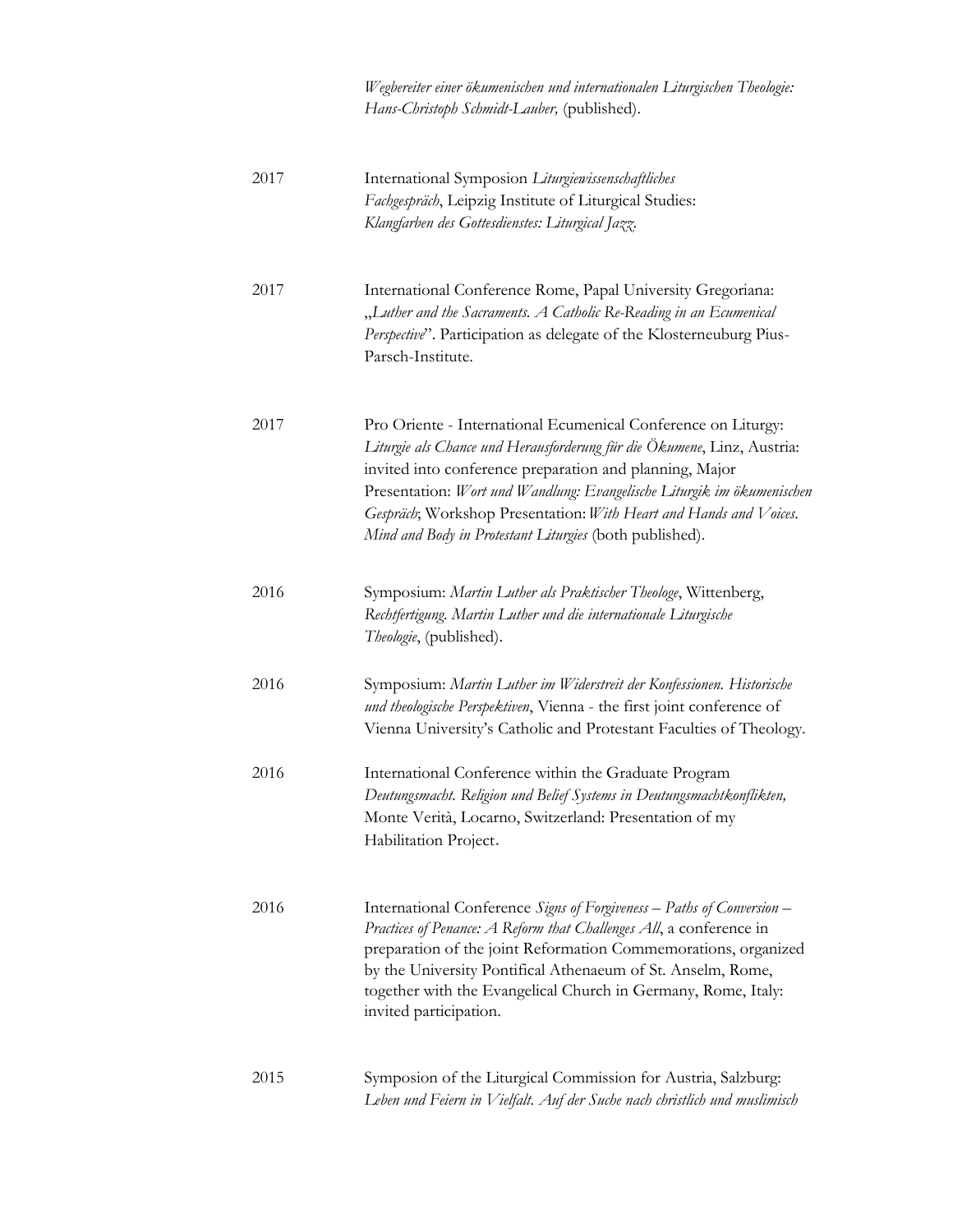*verantworteter Praxis*: co-chairing (with Basilius J. Groen) of the workshop *Auf der Suche nach Formen und Ritualen*, workshop documentation published (Heiliger Dienst, 1/2016).

- 2015 ESCT Congress Leuven, paper presented (peer previewed paper selection process): *Liturgy, Bible and Grace in Martin Luther and Pius Parsch.* 2015 Societas Liturgica, International Conference Québec City: Paper presented (after peer previewed paper selection process): *Splendors and Miseries of Liturgical Singing.* 2014 Zweites Ekklesiologisches Kolloquium Pro Oriente: Wesen und Grenzen der Kirche, invited presentation: *Die Anerkennung der Sakramente der anderen Kirchen. Pastorale Wirklichkeit aus lutherischer Perspektive.* (published). 2014 Plenary Session of the Liturgische Konferenz, Hildesheim: *North American Liturgical Theology*: congress planning, introductory presentation (*Zugänge zur nordamerikanischen Liturgischen Theologie*) and chairing of the workshop *Sinn und Sinnlichkeit im Gottesdienst*, (both published). 2013 LEST (Leuven Encounters in Systematic Theology) IX Conference in Leuven in October 2013: *Mediating Mysteries - Understanding Liturgies*: paper presented: *Liturgy: The Experience of Justification and Transformation.* 2011 Congress of the European Society of Catholic Theology: *Exploring the boundaries of bodiliness - Theological and interdisciplinary approaches to the human condition*, Vienna: paper presented: *Rechtfertigung leiblich – Glauben zum Essen und Trinken. Ein ökumenischer Blick auf amerikanische, italienische und deutschsprachige liturgische Theologie* (published). 2009 Theological Consultation of the Lutheran World Federation:
	- *Theology in the Life of Lutheran Churches: Transformative Perspectives and Practices Today*, Augsburg/Germany: paper presented and published: *Theologia Prima - Liturgical Theology as an Ecumenical Challenge to Lutheran Worship Practice (*published*).*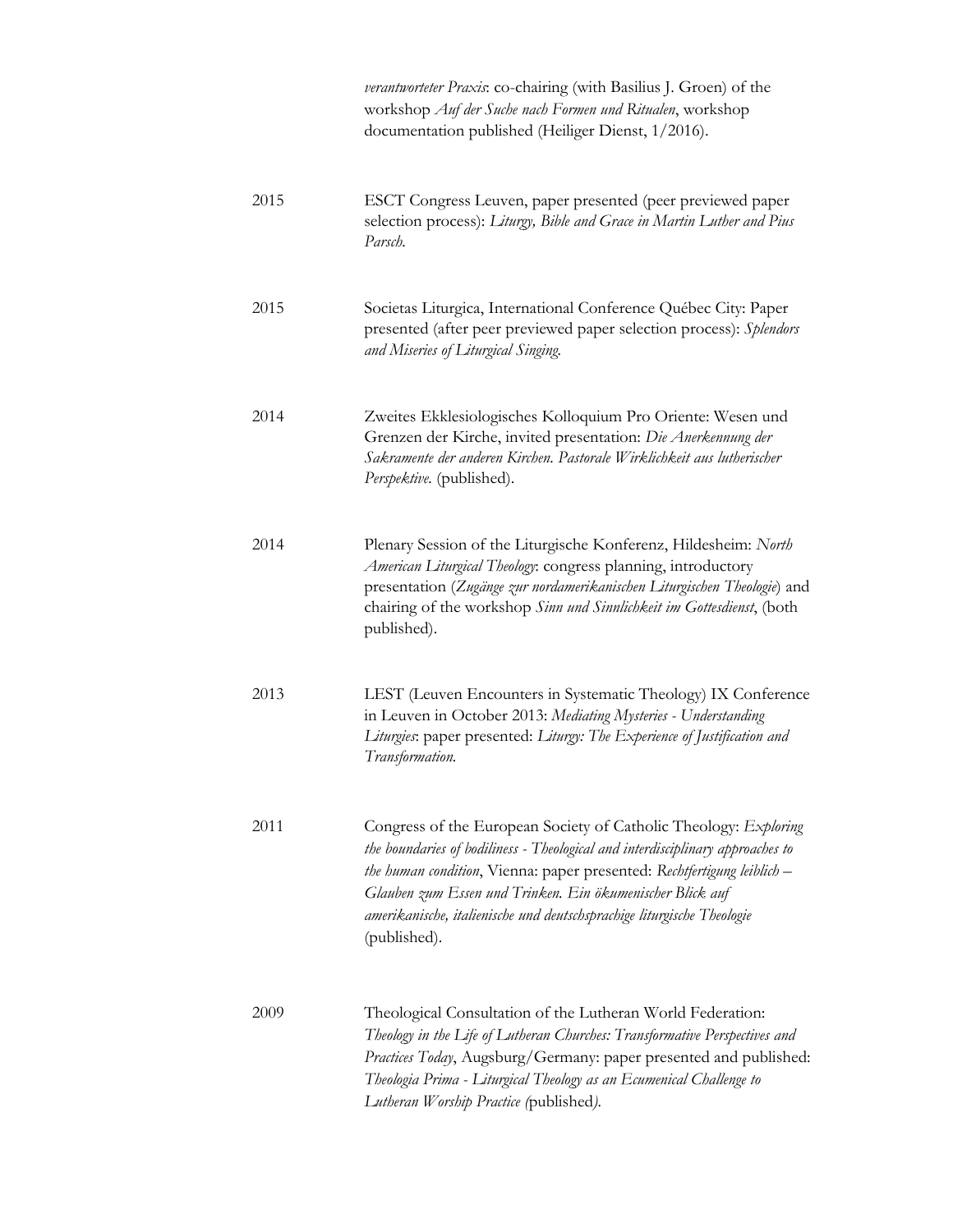2009 Institute Ecumenical Research of the Lutheran World Federation, Strasbourg/France, International Summer Seminary, invited presentation: *Liturgical Theology and the Doctrine of Justification.*

### Publications

#### Monography

*Theologia Prima. Liturgische Theologie für den evangelischen Gottesdienst* (ATPLH 80), Vandenhoeck & Ruprecht, Göttingen 2014.

#### Book Edition

Joris Geldhof, Dorothea Haspelmath-Finatti, Bridget Nichols, Frédérique Poulet (Ed.), *Anamnesis. Handlungen, Orte und Zeiten des Erinnerns,* (Theologie der Liturgie 17), Verlag Friedrich Pustet, Regensburg 2020.

*Called to Worship – Freed to Respond. Beiträge aus der internationalen Liturgischen Theologie zum Zusammenhang von Gottesdienst und Ethik*, herausgegeben im Auftrag der Liturgischen Konferenz von Dorothea Haspelmath-Finatti, Gütersloher Verlagshaus, Gütersloh 2019. The articles in this book are in German and English.

Regina Augustin, Predrag Bukovec, Dorothea Haspelmath-Finatti, Florian Wegscheider (ed.), *Liturgie als Chance und Herausforderung für die Ökumene. Beiträge der Liturgiewissenschaft zur Einheit der Kirchen* (Pro Oriente XLI), Tyrolia-Verlag, Innsbruck-Wien 2018.

#### Journal Edition

*Liturgie und Kultur. Called to Worship – Freed to Respond. Beiträge aus der internationalen Liturgischen Theologie zum Zusammenspiel von Gottesdienst und Ethik.* Zeitschrift der Liturgischen Konferenz für Gottesdienst, Musik und Kunst, 1-2019*.*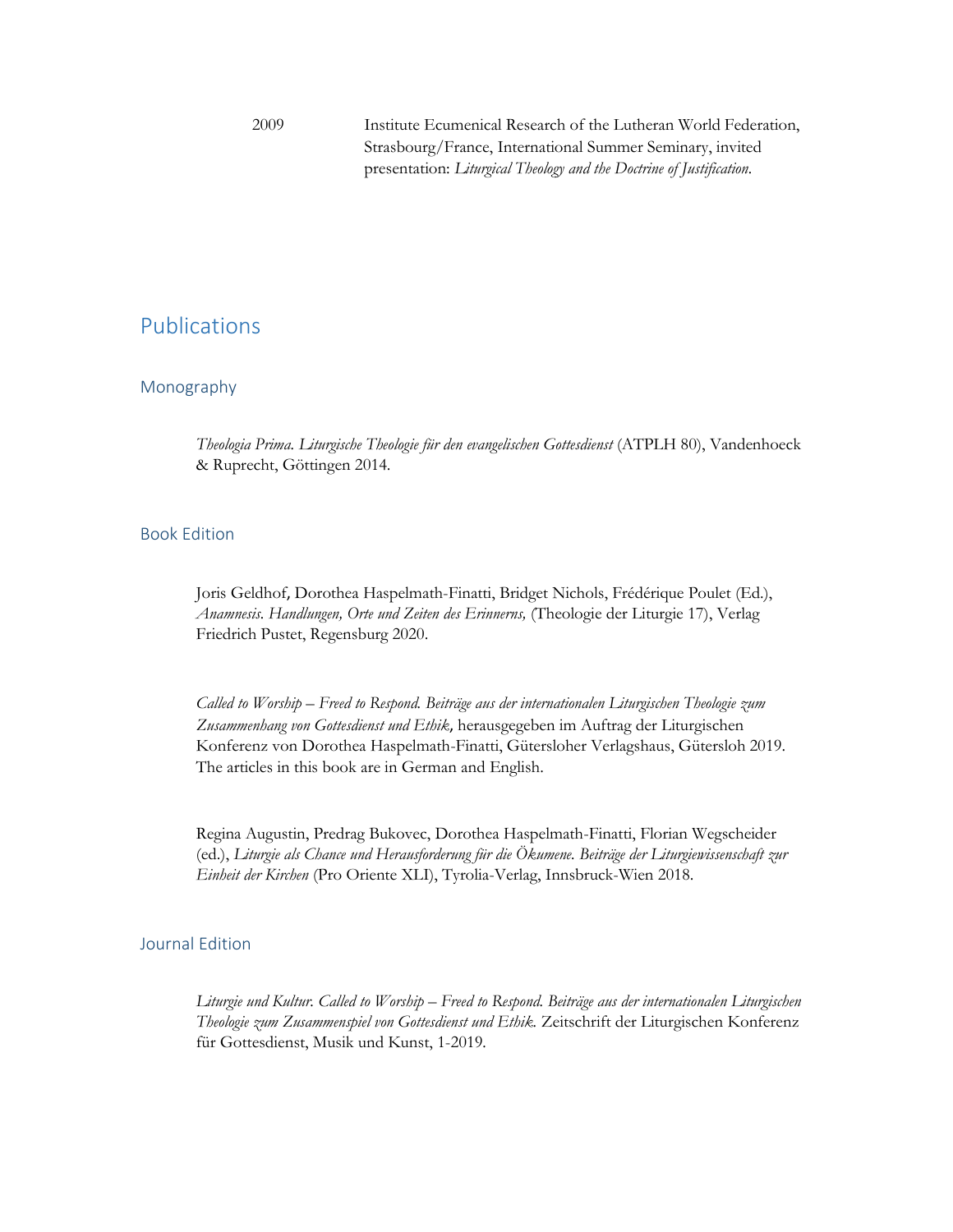*Bibel, Liturgie und Gnade: Pius Parsch und die Liturgische Bewegung in den evangelischen Kirchen*. In print.

*Sacramentality and Music,* in: Martha More-Keish et al. (ed.), T&T Handbook of Sacramentality. Invited book chapter, in preparation for publication.

*Von der Notwendigkeit des liturgischen Singens. Ein Blick auf evangelische Gottesdienste während der Corona-Krise in anthropologischer Perspektive,* in: Hans-Jürgen Feulner, Elias Haslwanter (ed.), Gottesdienst auf eigene Gefahr? Worship at Your Own Risk? Die Feier der Liturgie in der Zeit von Covid- 19, Aschendorff Verlag, Münster 2020.

*Ein Blick auf Corona-Regeln zum Abendmahl in westlichen deutschen evangelischen Landeskirchen in ökumenischer Perspektive,* in: Hans-Jürgen Feulner, Elias Haslwanter (ed.), Gottesdienst auf eigene Gefahr? Worship at Your Own Risk? Die Feier der Liturgie in der Zeit von Covid-19, Aschendorff Verlag, Münster 2020.

*Contributions to Liturgical Resources* for: Cláudio Carvalhaes (ed., on behalf of the World Council of Mission), *From the Ends of the World: Prayers in Defiance of Empire,* Abbington Press, Nashville TN, 2020. – The book is the outcome of the Workshop: *Re-Imagining Worship as Acts of Defiance*, Scicli, Italy, May 2019. All texts were developed collectively by a group of liturgists.

*Vorwort,* together with Joris Geldhof, Bridget Nichols, Frédérique Poulet, in: Joris Geldhof, Dorothea Haspelmath-Finatti, Bridget Nichols, Frédérique Poulet (ed.), *Anamnesis. Handlungen, Orte und Zeiten des Erinnerns,* (Theologie der Liturgie 17), Verlag Friedrich Pustet, Regensburg 2020.

*Wegbereiter einer ökumenischen und internationalen Liturgischen Theologie. Hans-Christoph Schmidt-Lauber – Leben und Wirken,* in: Hans- Jürgen Feulner, Daniel Seper (ed.), 50 Jahre Liturgiewissenschaft und Sakramententheologie an der Universität Wien (Österreichische Studien zur Liturgiewissenschaft und Sakramententheologie 12), LIT Verlag, Wien, 2020.

*Homo cantans. On the Logic of Liturgical Singing,* in: NTT Journal for Theology and the Study of Religion, 2019, Vol.73, No. 3. Peer Reviewed.

*Einführung*, in: Dorothea Haspelmath-Finatti (ed.), Called to Worship – Freed to Respond. Beiträge aus der internationalen Liturgischen Theologie zum Zusammenhang von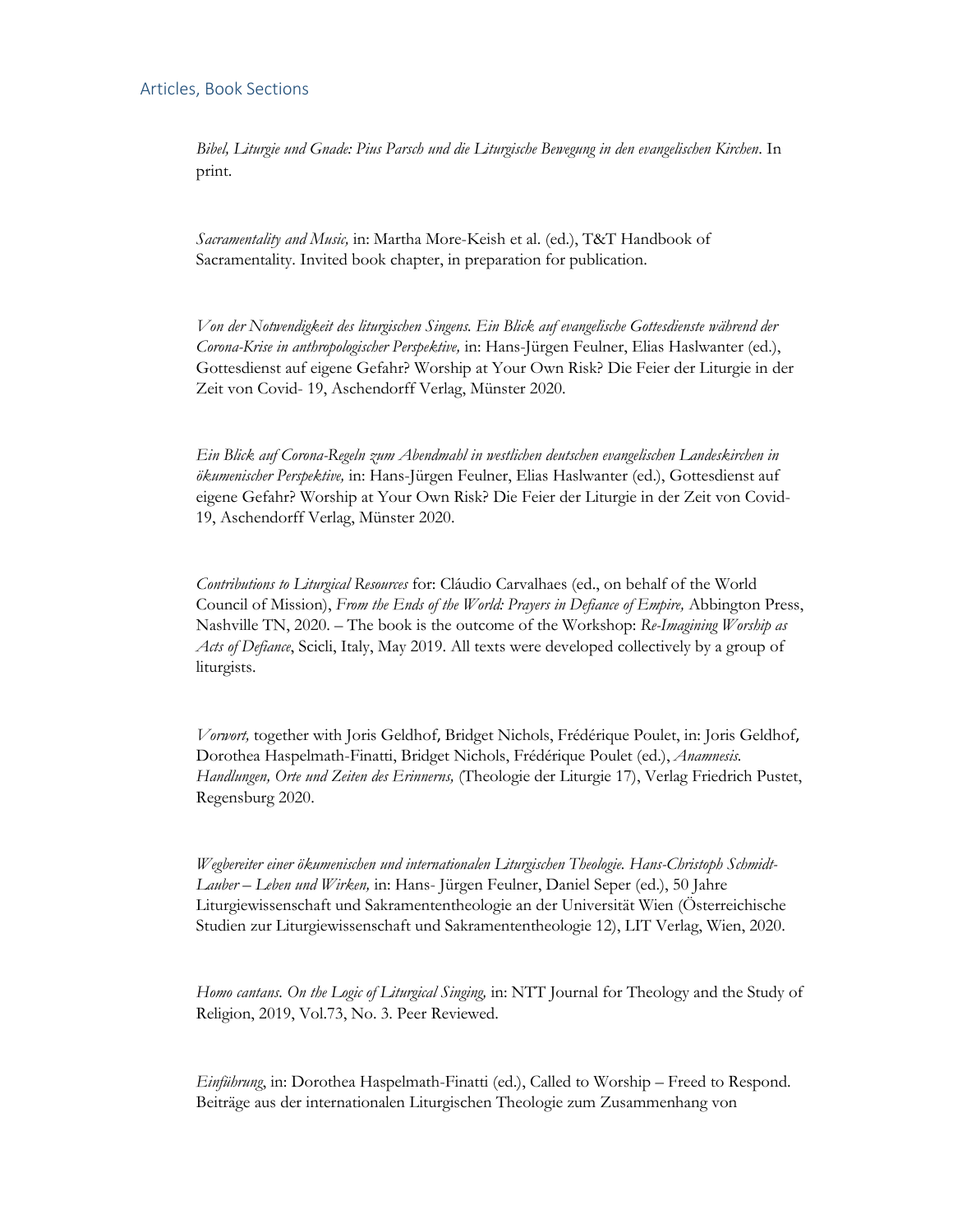Gottesdienst und Ethik, herausgegeben im Auftrag der Liturgischen Konferenz von Dorothea Haspelmath-Finatti, Gütersloher Verlagshaus, Gütersloh 2019.

*Editorial,* in: Liturgie und Kultur. Called to Worship – Freed to Respond. Beiträge aus der internationalen Liturgischen Theologie zum Zusammenspiel von Gottesdienst und Ethik. Zeitschrift der Liturgischen Konferenz für Gottesdienst, Musik und Kunst, 1-2019.

*Called to Worship – Freed to Respond. Einführung in das Thema der Plenartagung im August 2018,* in: Liturgie und Kultur. Called to Worship – Freed to Respond. Beiträge aus der internationalen Liturgischen Theologie zum Zusammenspiel von Gottesdienst und Ethik. Zeitschrift der Liturgischen Konferenz für Gottesdienst, Musik und Kunst, 1-2019.

*Wort und Wandlung: Evangelische Liturgik im ökumenischen Gespräch,* in: Regina Augustin, Predrag Bukovec, Dorothea Haspelmath-Finatti, Florian Wegscheider (ed.), Liturgie als Chance und Herausforderung für die Ökumene. Beiträge der Liturgiewissenschaft zur Einheit der Kirchen (Pro Oriente XLI), Tyrolia-Verlag, Innsbruck-Wien 2018.

*"Mit Herzen, Mund und Händen". Geist und Körper im evangelischen Gottesdienst*, in: Regina Augustin, Predrag Bukovec, Dorothea Haspelmath-Finatti, Florian Wegscheider (ed.), Liturgie als Chance und Herausforderung für die Ökumene. Beiträge der Liturgiewissenschaft zur Einheit der Kirchen (Pro Oriente XLI), Tyrolia-Verlag, Innsbruck-Wien 2018.

*La Constitution liturgique pour le dévelopement œcuménique du culte,* in: Ãngelo Cardita (ed. and French translation), Désirs de réforme. Relectures de la Constitution conciliaire sur la liturgie, Les Presses de l'Université de Montréal, Montréal 2018.

*Liturgie, Bibel und Gnade bei Martin Luther und Pius Parsch,* in: Andreas Redtenbacher (ed.), Liturgie als Gnade und Rechtfertigung. Pius Parsch und die Liturgische Bewegung in ökumenischer Perspektive (Pius-Parsch-Studien 14), Verlag Herder, Freiburg im Breisgau 2018.

*Gottesdienst als Ort der Rechtfertigung. Martin Luther und die internationale Liturgische Theologie*, in: Peter Zimmerling, Wolfgang Ratzmann, Armin Kohnle (ed.), Martin Luther als Praktischer Theologe (VWGTh 50), Evangelische Verlagsanstalt, Leipzig 2017.

*Zugänge zur nordamerikanischen Liturgischen Theologie: Eine multiperspektivische Annäherung* (gemeinsam mit Klaus Raschzok, Jochen Arnold und Ralph Kunz) in: Nordamerikanische Liturgische Theologie, Im Auftrag der Liturgischen Konferenz herausgegeben von Klaus Raschzok, Gütersloher Verlagshaus, Gütersloh Januar 2017.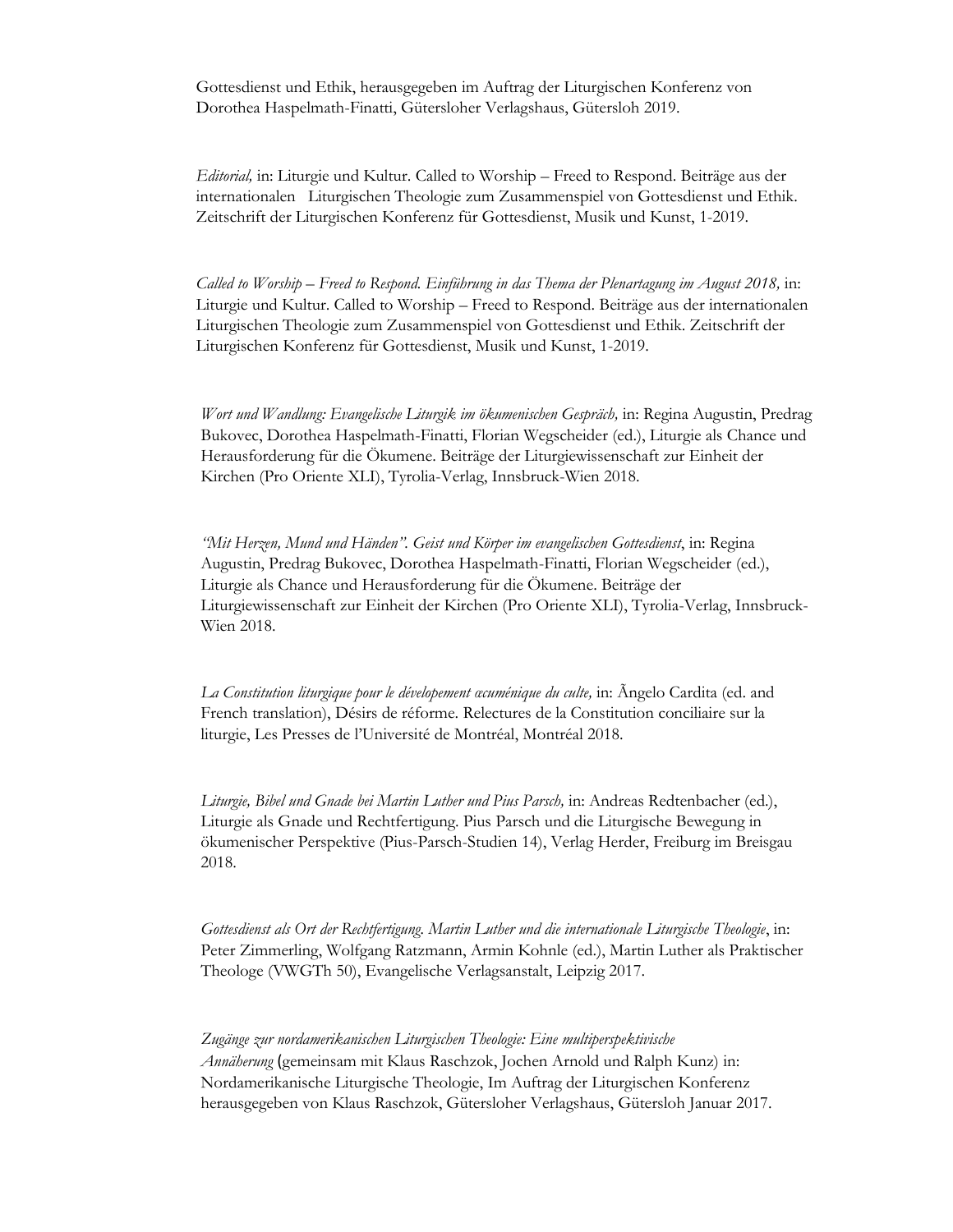*Sinn und Sinnlichkeit im Gottesdienst: Liturgisch-theologische Aufdeckungen leib-seelischer Verflechtungen,*  in: Nordamerikanische Liturgische Theologie, Im Auftrag der Liturgischen Konferenz herausgegeben von Klaus Raschzok, Gütersloher Verlagshaus, Gütersloh Januar 2017.

*Gottesdienst als Herzschlag. Von der Fruchtbarkeit liturgischer Spannungen,* in: Folkert Fendler (ed.), Kirchgang erkunden. Zur Logik des Gottesdienstbesuchs, Kirche im Aufbruch 20, Evangelische Verlagsanstalt, Leipzig 2016.

*Together with Basilius J. Groen: Workshop 6: Auf der Suche nach Formen und Ritualen,* in: Heiliger Dienst 1/2016.

*"Jetzt sind wir eine Gemeinde". Ökumene und Gottesdienst,* in: Pro Oriente-Magazin 2/2016.

*Die Anerkennung der Sakramente der anderen Kirchen. Pastorale Wirklichkeit aus lutherischer Perspektive*, in: Ioan Moga/Regina Augustin (eds.), Wesen und Grenzen der Kirche. Beiträge des Zweiten Ekklesiologischen Kolloquiums, Pro Oriente Band XXXIX, Tyrolia-Verlag, Innsbruck-Vienna 2015.

*Rechtfertigung leiblich – Glauben zum Essen und Trinken. Ein ökumenischer Blick auf amerikanische, italienische und deutschsprachige liturgische Theologie*, in: Siegrid Müller, Slavomír Duglos, Gerhard Marschütz (eds.), Exploring the Bounderies of Bodiliness. Theological and Interdisciplinary Approaches to the Human Condition (Wiener Forum für Theologie und Religionswissenschaft 9), V&R unipress, Vienna University Press, Göttingen 2013. Peer Reviewed.

*Was geschieht im Abendmahl?* in: Lutherische Kirche in der Welt, Jahrbuch des Martin-Luther-Bundes 2013.

*Theologia Prima - Liturgical Theology as an Ecumenical Challenge to Lutheran Worship Practice*, in: Dialog: A Journal of Theology, Volume 48, Number 4, Winter 2009. Peer Reviewed.

*Bell Towers and Bay Windows for the Lutheran Churches of Austria*, in: Lutheran Forum, Volume 42, Number 4, Winter 2008.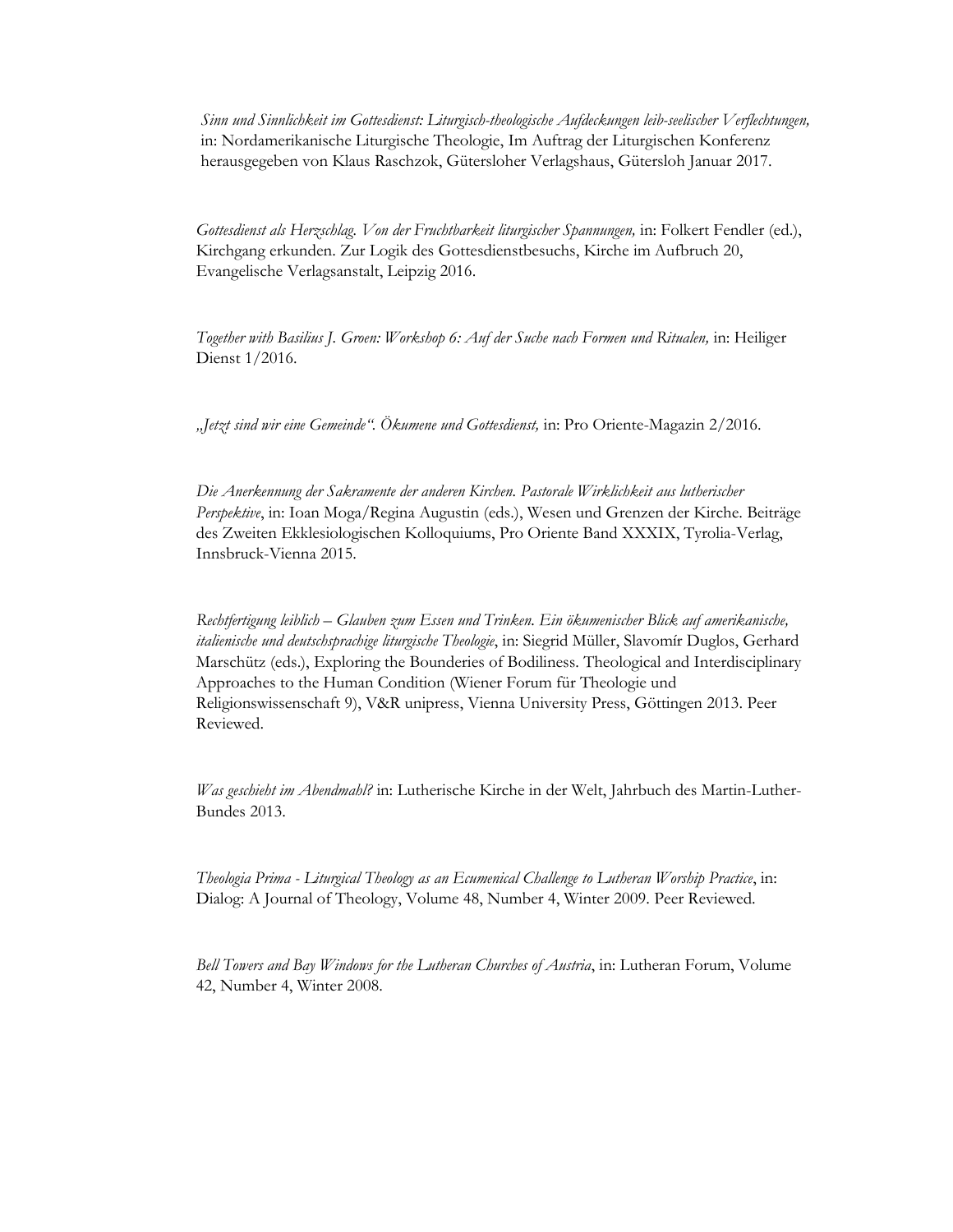#### Book Reviews:

*Grüter, Verena: Klang – Raum – Religion. Ästhetische Dimensionen interreligiöser Begegnung am Beispiel des Festivals Musica Sacra International,* ThLZ 2019 Nr. 4, Sp. 299-301.

*Baschera, Luca*: *Hinkehr zu Gott. "Buße" im evangelisch-reformierten Gottesdienst,* in: Liturgie und Kultur. Zeitschrift der Liturgischen Konferenz für Gottesdienst, Musik und Kunst, Year 8, 2-2017.

*Wilfried Engemann: Einführung in die Homiletik*, in: Liturgie und Kultur. Zeitschrift der Liturgischen Konferenz für Gottesdienst, Musik und Kunst, Year 3, Number 1-2012.

#### Articles for Liturgical Praxis:

*Two hundred years of Silent Nights,* in: Praxis News of Worship, Issue 59, September 2018, 1.

*The Reformation and the Liturgy: a German perspective,* in: Praxis News of Worship, Issue 55, September 2017, 2-3.

### Languages

German, English, Portuguese (fluent)

Italian (reading, communication skills)

Spanish, French (reading, basic understanding)

Hebrew, Ancient Greek, Latin (for theological research)

### Research Areas

Liturgical Studies Singing in Anthropological Perspective Liturgy, the Arts and Human Cooperation